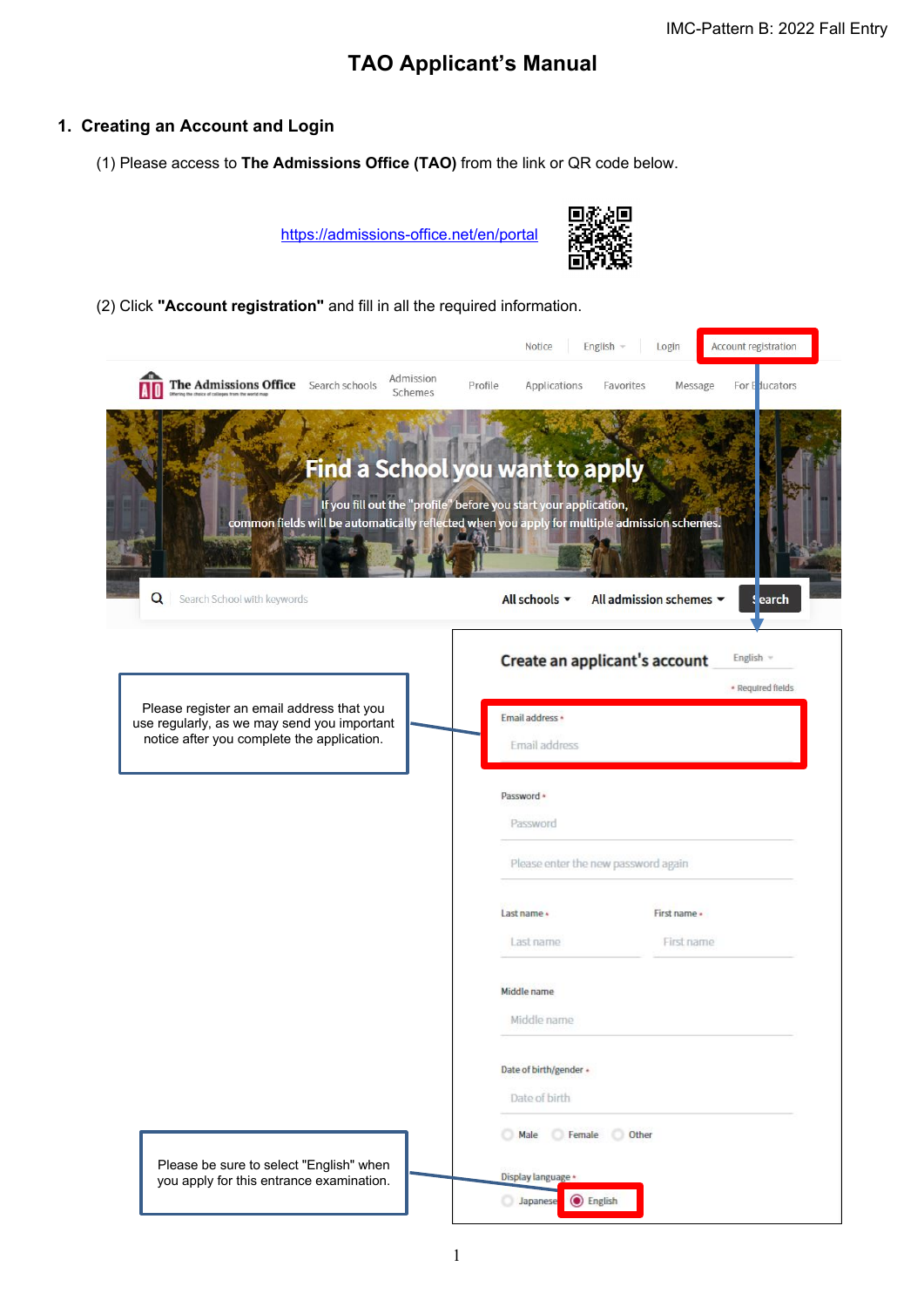- (3) After entering the required information, a confirmation email will be sent to your registered email address. Please click "**Complete your registration**" in the email.
- (4) Please login.

## **2. Start Application**

(1) Please access to the admission page of "**Institute of Business and Accounting / International Management Course / Pattern B 2022 Fall Entry**" from the link or QR code below. \*The application form can be filled in via smartphone, but via PC is highly recommended.

[https://admissions-office.net/ja/applicant/university\\_recruitments/1398](https://admissions-office.net/ja/applicant/university_recruitments/1398)



(2) Click on the "**Start my application**" button below the "**Application details**", then start fill in the application forms.



# ● **Contents to be submitted on TAO**

The following is the contents to be submitted on TAO. For more details, please refer to the online application forms.

#### Note:

The online application forms can be viewed and filled in only during the application period, which is from **April 4, 2022 to June 8, 2022**.

|        | Prepared by applicant                                                     | $\,$ 8                     | 4. Letter of Reference (for<br>applicants information) *                               | Prepared by person other than<br>applicant                              |                                                                                                               |
|--------|---------------------------------------------------------------------------|----------------------------|----------------------------------------------------------------------------------------|-------------------------------------------------------------------------|---------------------------------------------------------------------------------------------------------------|
| 11     | Confirmation about<br><b>'PRELIMINARY INQUIRY</b><br>FORM (PIF)' *        | 5. Program Choice *<br>9   |                                                                                        | 4. Letter of Reference 1 *<br>16                                        |                                                                                                               |
| 121    | 1. Entrance Examination<br>Application Forms (1) - Basic<br>Information * | 10<br>Topics *             | 6. Reason for Application &<br>Brief Essays on Prescribed                              | 4. Letter of Reference 2<br>17<br>*optional<br>4. Letter of Reference 3 |                                                                                                               |
| 3      | 1. Entrance Examination<br>Application Forms (2) -                        | 11                         | 7. Certificates of English<br>Language Ability (Non-native<br>English speakers only) * | 18<br>*ootional                                                         |                                                                                                               |
| 4      | Photograph *<br>1. Entrance Examination<br>Application Forms (3) -        | 12 <br>related Knowledge * | 8. Certificates Providing<br>Evidence of Management-                                   |                                                                         |                                                                                                               |
| 5      | <b>Education*</b><br>1. Entrance Examination<br>Application Forms (4) -   | 13                         | 9. Evidence of Payment for<br>the Entrance Examination                                 |                                                                         | Please click on each item<br>to enter the information.<br>You may start your application<br>from any section. |
| 6      | Professional Background *<br>2. University Transcript *                   | Fee.*<br>14                | 10. Copy of Passport *                                                                 |                                                                         |                                                                                                               |
| $\tau$ | 3. Graduation Certificate *                                               | Common to all items *      |                                                                                        |                                                                         |                                                                                                               |